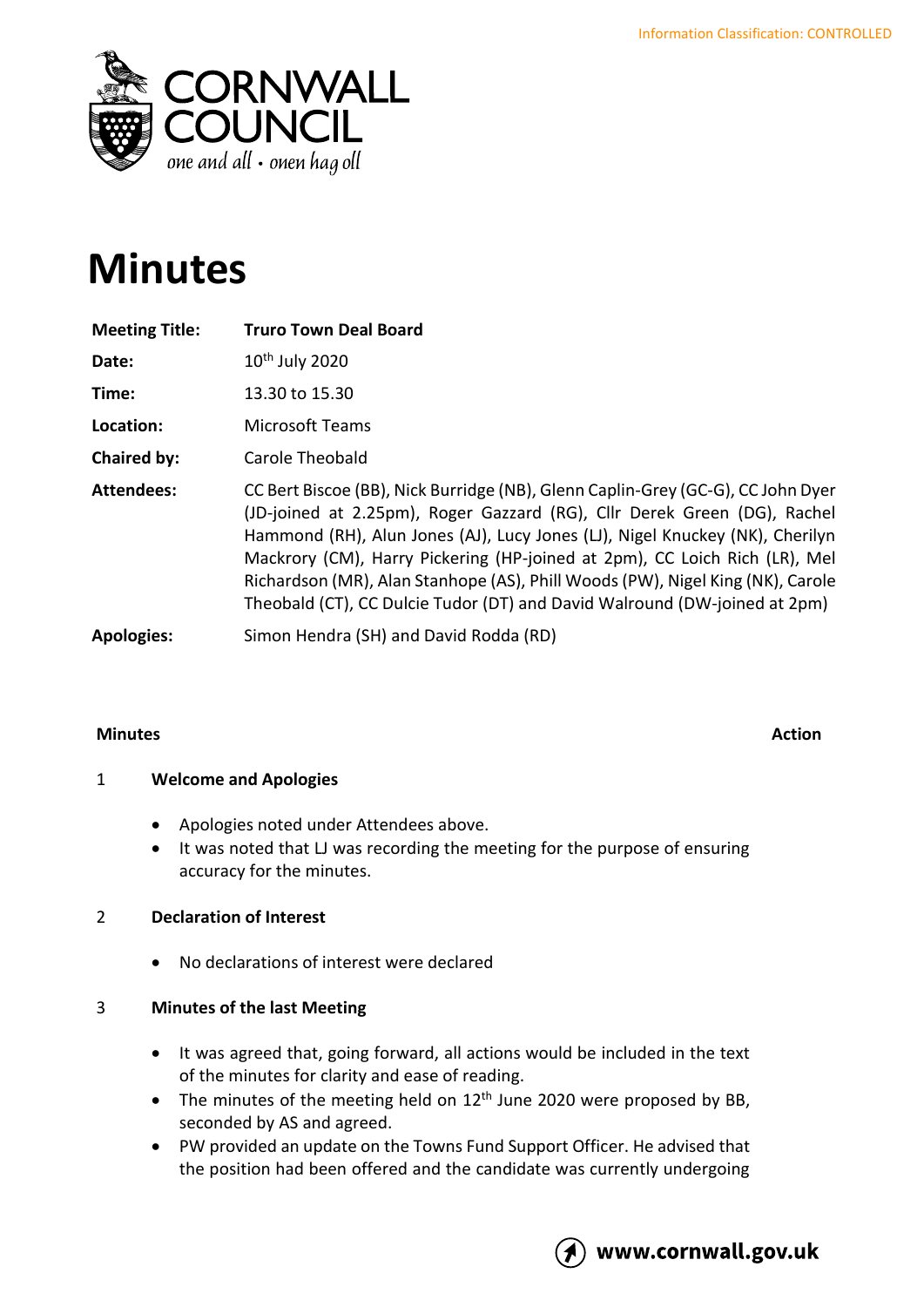pre-employment checks. Therefore, start date was yet to be confirmed but he hoped to have the candidate in position in the next two weeks.

#### 4 **Matters arising not covered on the agenda**

- CT wished to welcome AJ back to the Board on a phased return following a period of ill health. She noted that NB had been sitting in for AJ during his absence. Due to his vast amount of experience, particularly in Truro, CT sought confirmation from Members that they would like NB to remain on the Board.
- It was proposed by BB, seconded by MR and agreed that NB would become a permanent member of the Board.

#### 5 **Update on the Towns Fund Process/Govt Guidance & Town Hub Support**

- PW shared a document which provided a summary of this processed, which he noted had previously been shared with the Board. The aim of this document was to hone the guidance from a 70+ page document into a manageable summary for Members to use as a reference to highlight salient points with regards to creating a Town Investment Plan (TIP). He noted that the guidance was hyperlinked into this document for ease of reference.
- Key points of the process were mapped out in this summary document and PW referred Members to a diagram on page 8 which mapped out the process in a visual format.
- PW noted the cohorts of July 2020, October 2020 and January 2021 for submission of TIP. He advised that the Government was already aware that no Cornish town would be submitting in the July cohort but that he was required to advise by the following Monday,  $13<sup>th</sup>$  July, as to which cohort each town would be submitting within, so that would need to be decided at this meeting.
- PW noted that Arup were providing national support for the Towns Fund and that Louisa Philpot was the coordinator for Truro and acting support for all four Cornish Boards. He noted that Louisa has attended initial meetings with two of the Cornish Boards so far, and diaries were being aligned to facilitate that for the Truro Board. Louisa had also indicated that she would be happy to attend and listen into a Board meeting if Members felt that would be helpful. This can be discussed at the Inception meeting.
- PW noted that community engagement was a key part of the TIP.
- PW advised that he had, earlier that day, received further information regarding the TIP template which he had shared with the Town Leads.
- PW noted that Phase 1 of the TIP was developing a picture of the projects and that Phase 2 was about developing detailed project plans and business cases going forward.
- PW referred Members to the welcome pack that had been circulated which provided an introduction to Arup and the resources and support available to the Board in relation to the Towns Fund and TIP preparation. He also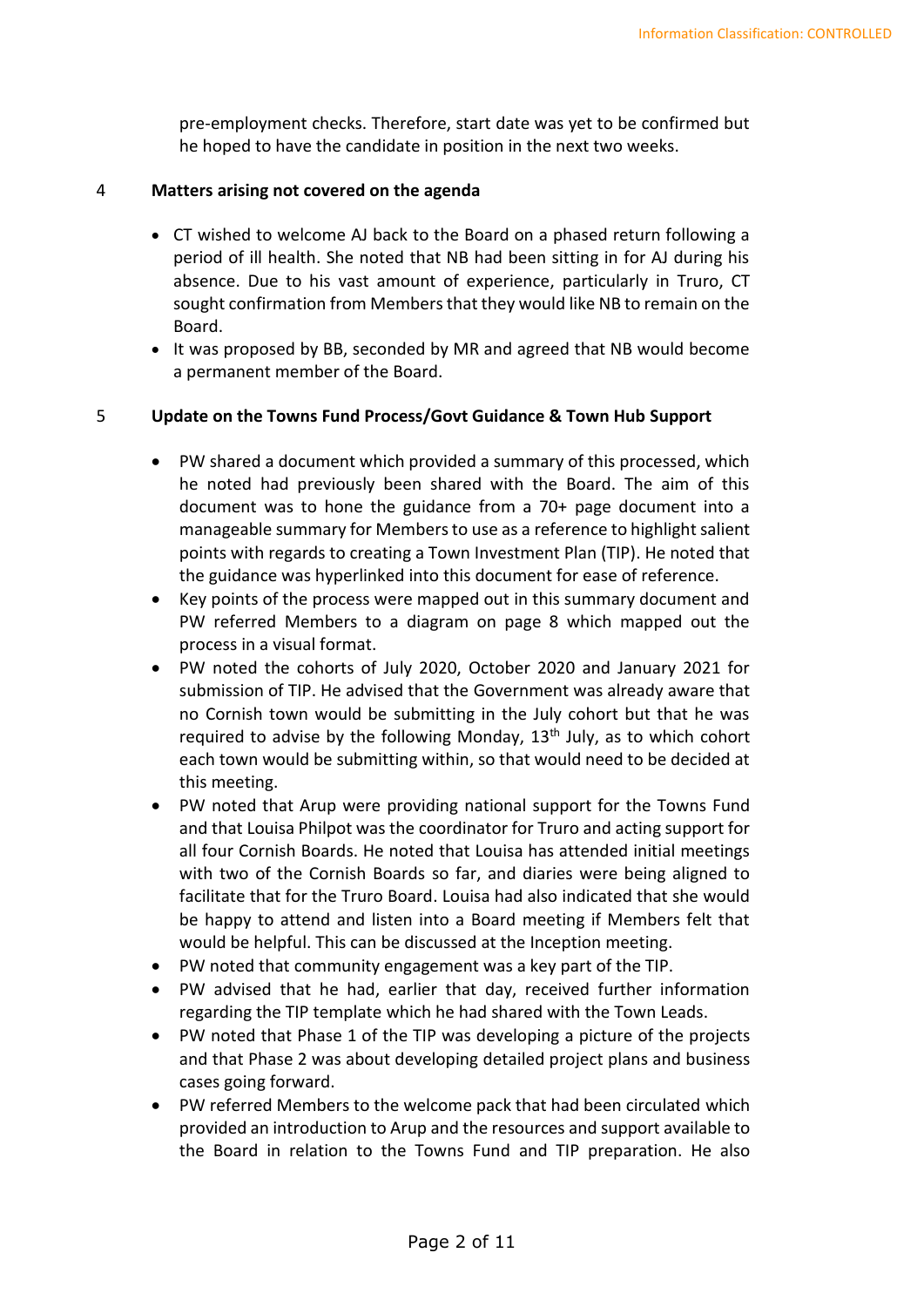referred to page 13 of this document which highlighted available topic experts which could also be utilised.

- There was some discussion about the appropriateness of non-Board members joining TTD Board meetings. It was agreed that Council officers who are not aligned with the Board would attend meetings by invitation only.
- Submission date was then discussed at length. CT advised that there was general feeling among Members that an October submission date was preferable but there was concern as to what the situation would be should the TIP not be ready for submission in time. CT also queried the resubmission date as March.
- PW clarified that the realistic choices at this point were either October 2020 or January 2021. The advice CC have heard is that October may be prudent in terms of showing intent and ambition but January would not necessarily disadvantage them.
- PW also clarified that the deadline for resubmission was March 2021, so a January deadline would result in a tighter deadline if resubmission was required.
- PW was then asked to clarify the process with the TIPs going through Cornwall Council. He confirmed that he was in discussion with Glenn Caplin-Grey in terms of ironing out that process and aligning the Town Board deadlines with the requirement for Cornwall Council sign off.
- PW noted that there had been discussion around a Forward Plan for the Board and that this would be important in establishing all deadlines to ensure they could be hit and ensure there would be no delays.
- There was discussion around aiming for October but with January as an option to provide slippage. CT noted that her understanding was that this was not an option and if the Board opted for October, it would have to be submitted if not ready, with the chance to resubmit.
- PW advised that it was his understanding that deferring to January cohort having initially indicated October submission may be possible.
- **PW ACTION** to clarify submission process and whether slippage from one cohort to another was possible. **PW**
- LJ confirmed that her preference would be October due to the tight timeframe of resubmission if a January submission was rejected. She noted that although the Government had indicated that there would be no difference between cohorts but there was nevertheless a risk that funding and support availability may change and that this was a risk.
- PW clarified the process around submission, confirming that Cornwall Council are the lead Council and therefore the TIPS would need to go through cabinet prior to submission. He advised that Cornwall Council would be submitting the TIPs on behalf of the Boards.
- Members felt that clarification would be helpful from Cornwall Council as to what exactly the Cabinet intended to do. Whilst they understood the requirement for sign off, they hoped that the Cabinet would not be looking to alter the TIP.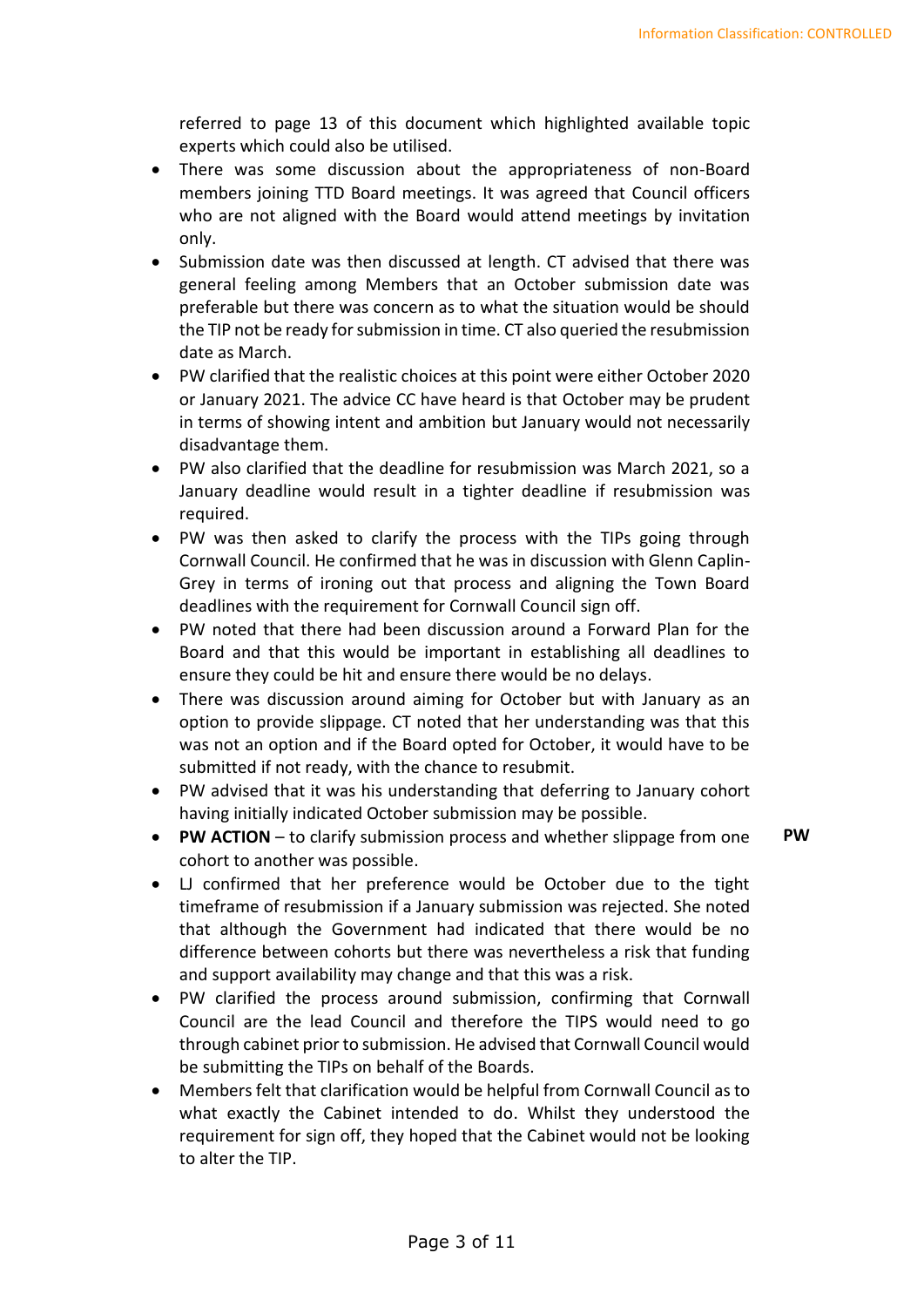• PW advised that his understanding was that Cornwall Council would not be looking to alter the plans which had been put together by the Town Deal Boards and this had certainly formed any discussion to date, but he would take that away and clarify. **PW ACTION** – to clarify CC position on TIP sign off.

**PW**

- It was also noted that Cornwall Council would have some responsibility for delivering some of the projects identified in the TIPs and would therefore would have engagement with the process as they would be signing off on projects.
- BB expressed concern about October submission date and the ability to produce a high quality TIP with the time remaining until this deadline. He urged Members to consider the scale of the task at hand before making a decision on the earlier date. He noted that the data in the TIP would be rigorously interrogated and the Board needed to be sure the submitted document would stand up to this scrutiny.
- DT requested clarification around the Accelerator Fund, and it was noted that the deadline for this submission was 14 August.
- It was noted that the deadline for the Board to produce the TIP in time for submission in October was the Cabinet meeting prior to that deadline so that would be the date they would work to. It was noted that the Cabinet meetings were on 16 September and 4 November so an October deadline would mean the TIP being presented to the Cabinet by 16 September. There was concern that, given drafting and proofing time, this allowed six weeks to create the TIP including the community engagement process and production of robust data.
- Some Members felt that submission in October, assuming the TIP was approved by Government, would allow three additional months in which to work on delivery of the plan.
- It was also noted that the initial submission was relatively lightweight and aspirational and that this may be achievable by the October deadline.
- As the Town Lead who would be producing the TIP, Members deferred to her judgement as to whether she felt it was feasible to produce a high quality submission prior to the October deadline.
- LJ commented that achieving the first step in the two step process of identifying the outline projects was achievable, with the second stage of developing those projects into business plans being done at a later date.
- Another consideration was working with external stakeholders, with some Members feeling they would be able to keep third parties better informed and engaged within the shorter deadline of October.
- CT invited each member of the Board to indicate their preference for October or January submission.
- It was agreed to proceed with an October submission date, subject to confirmation from Cornwall Council as to their expectation as to their input at the Cabinet approval stage, the ability to defer to January should October not prove feasible and with a robust timeline in place to achieve this deadline.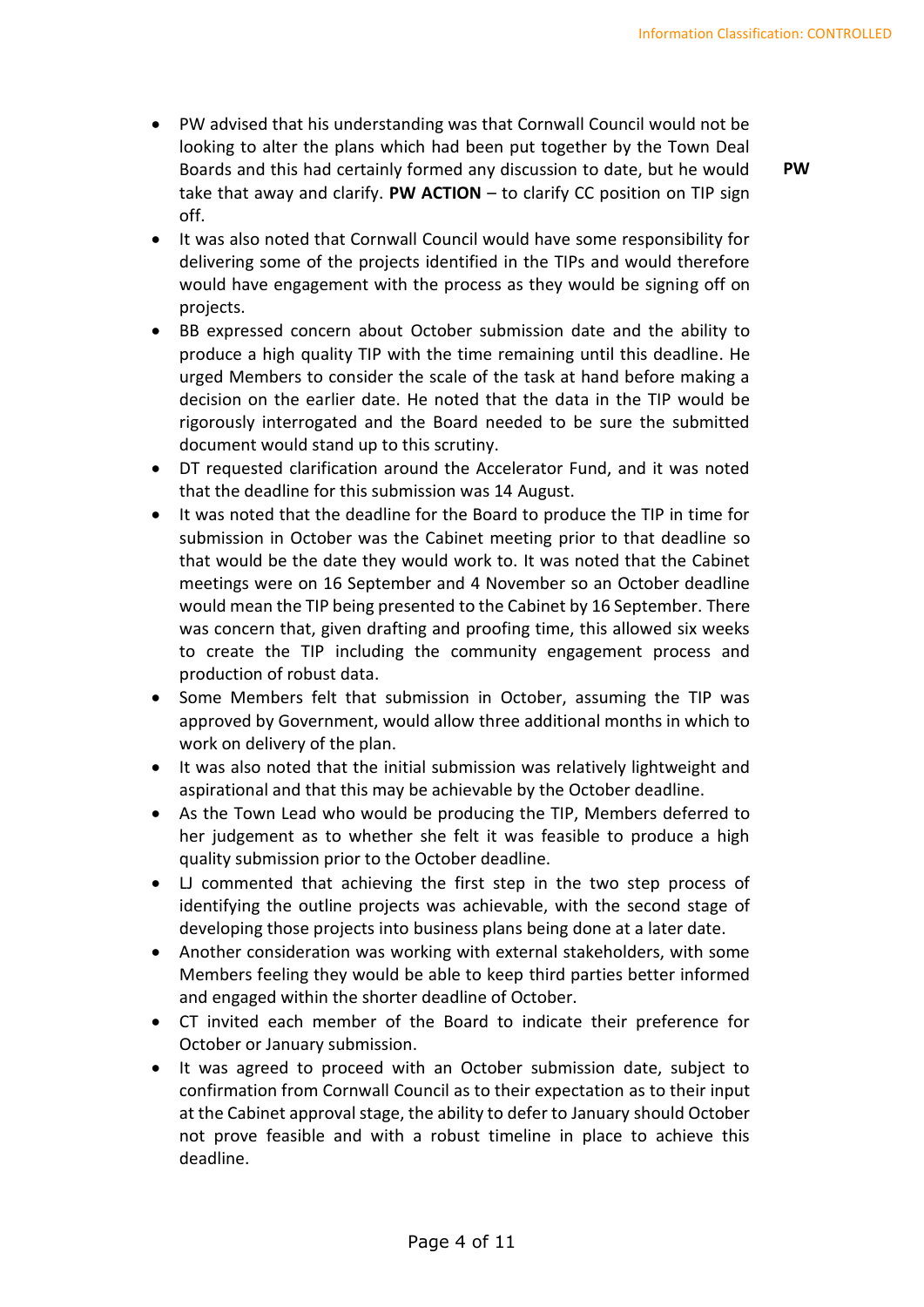- PW confirmed he would take that deadline to Government but with the caveat around it regarding deferment to January if necessary.
- PW assured the board that LJ and the Board have the full support from Cornwall Council in terms of resource provision.
- BB emphasised the importance of analysing economic data to inform the plan. LJ highlighted the issue that economic data preceding the current Covid pandemic was less relevant that it would otherwise have been and that data and Government interventions are changing all the time. BB felt that everyone would be in the same situation but that the baseline and longer terms data was important all the same especially in consideration of issues such as climate change.
- CT noted the Board's commitment to move forward with this piece of work as a matter of urgency, with the support of the Economic Growth Team.

#### 6 **Terms of Reference for Sub-Groups**

- CT apologised that the draft had not been circulated in advance of the meeting.
- CT clarified the two sub-groups as follows:
	- o Projects Assessment Group MR with DH and SH
	- $\circ$  Project Development Group led by AS, with BB and NK and supported by LJ
- LJ shared the draft ToR document on the screen and noted she was emailing it to Members as well.
- LJ indicated that working parties could be set up underneath these two subgroups as required.
- LJ outlined that the Assessment group would be responsible for devising the methodology for the methodology for prioritisation and scoring of themes for inclusion in the TIP. She noted that these themes would be similar across towns and noted that MR had been in touch with other Boards in this regard.
- LJ outlined that the Development Group project development and looking at future vision with TIP and that this group had already met. She noted that a number of working parties were listed, including Lemon Quay, Transport, Public/Private Partnership, Community Services.
- 3-5 members of each sub-group, with Chair to be a member of the main vision group.
- The sub-groups will aim to meet at least once a month (more if necessary, recognising need to be agile) and report back to the main Board and decisions to be referred back to the board at least 5 days before monthly meeting. Working parties can be created as necessary and dissolved as necessary by a two-thirds majority of the relevant sub-group.
- MR raised concern about frequency of meeting in consideration of timescale for producing TIP. CT noted that she had requested clarification as to whether the Cabinet would consider TIPs under delegated powers or hold a special meeting.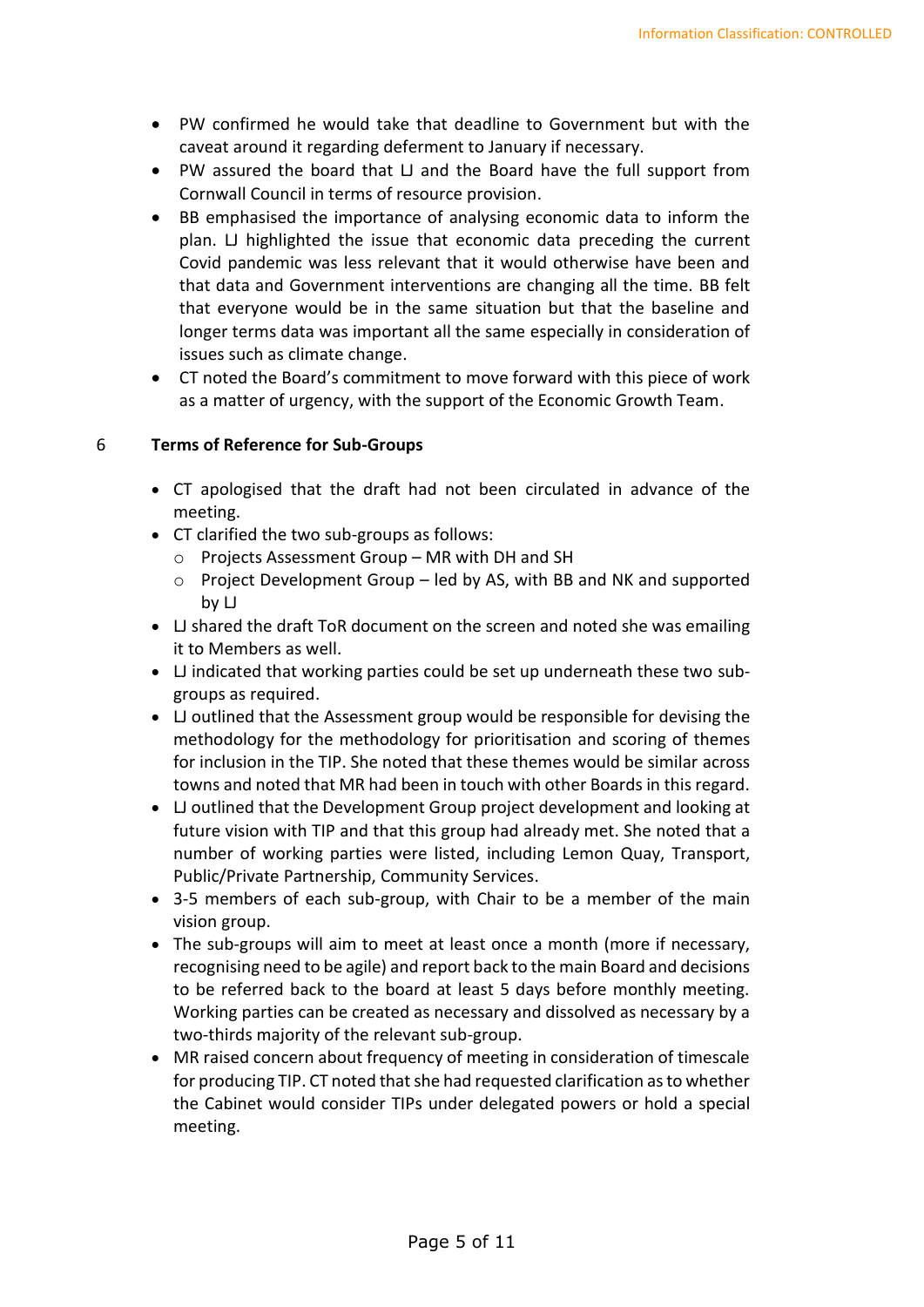• **PW ACTION** – to establish whether TIPs will be considered at September meeting, under delegated powers or whether a special meeting of the Cabinet will be held.

**PW**

- There was some discussion about best practice in producing a TIP. PW commented that the guidance had been shared that morning and needed to be examined in more detail, and that the Towns Hub would be able to support the Board in a lot of these areas and that the inception meeting with Arup would help clarify matters and the date for this is in hand.
- It was agreed that DW would join the Project Assessment Group.

#### 7 **Project Progress Report**

- CT wished to note her thanks for AS for all the work and noted that the length of the report did not do justice to all the background work he had done.
- LJ noted that the document was a summary of the work undertaken to date set out the vision and key objectives and implementing three simple tests as to whether the projects (i) meet the criteria as identified by the Government, (ii) can be delivered in time and (iii) there is any match funding available. Looking at project groups.
- LJ reported that the group had looked at provision project groups within this and individuals/groups to take these forward:
- **Transport**
	- o AS and LJ have had meetings with Rebecca Riley (RR) who is going to give an outline information on possible projects coming forward in terms of cost, timescale, impact etc. from position of Officer. Project Development Group to then advise on priorities that should be put forward. AS noted that transport is probably the most complex of the projects to be considered.
	- o AS raised key questions firstly as to whether the Board wanted to consider are the relocation of the bus station which triggers possibilities on the river and opposite side of the main road and that he was pressing RR to confirm the feasibility of and secondly linking Boscawen Park with Newham and considering a pedestrian and cycle way across the river although he was aware that this would be an expensive project for the Town Deal Board to consider.
	- $\circ$  LJ advised that she had asked RR to look at a list of projects and advise as to feasibility and costs. LJ noted the RR had advised that a new bridge was an expensive and complex undertaking.
	- o BB advised that the bridge at Boscawen Park would be unlikely to fall under RR remit, as it was on Harbourmaster land and SSW own the lock gates.
	- o Regarding the bus station BB commented that the only feasible option was to relocate to Garras Wharf and he considered whether Cornwall Council would be willing to look to purchase the Staples site as an alternative parking solution. It was noted that there was a feasibility study in existence about the relocation of the bus station which was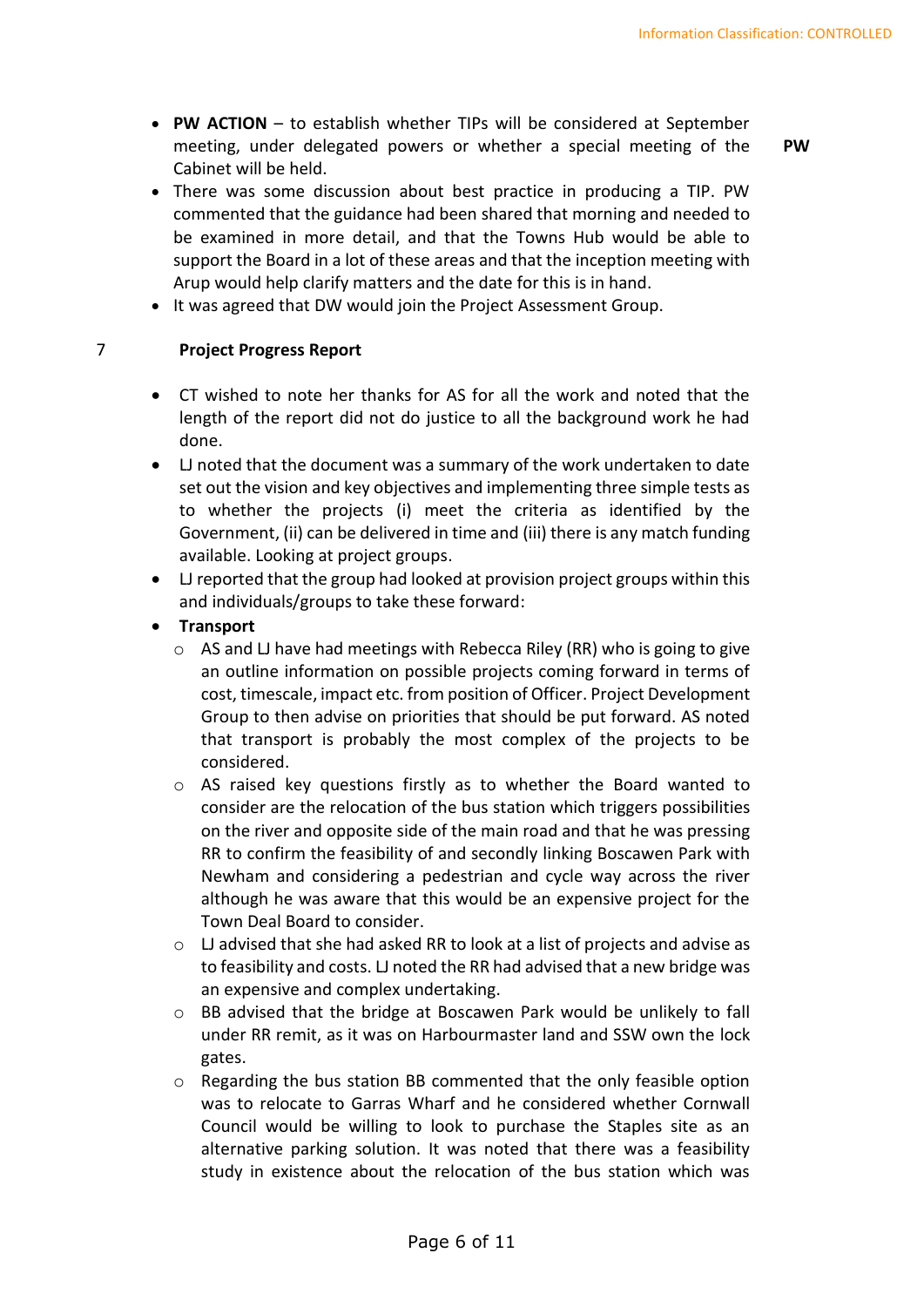undertaken during the redevelopment of Lemon Quay. It was also noted that there was an area of contaminated land in vicinity of Garras Wharf which would also need to be considered as this would affect costs and feasibility.

- o BB also commented on the suggestion to create a 5G bubble at Pydar Street and voiced concern that this would isolate the area from the rest of the town. He would fully support a project to implement 5G on a townwide basis.
- o BB then raised the issue of the strategic transport potential of all four Town Deal Boards to come up with a transport plan for connections between all four towns, producing a joint fund of around £20m which may appeal to Network Rail. This may, in turn, address climate change challenges with regards to traffic congestion and carbon emissions within towns.
- o Roger advised that there was an ERDF grant application had been submitted which included a planning application for the bridge.
- $\circ$  LJ confirmed that a meeting was being arranged between the Chairs, Vice Chairs and Leads of all four Town Deal Boards in the near future. Members considered that the issue of a joined up approach to transport could be considered on that agenda.

#### • **Redundant spaces and buildings**

- o NK advised that the primary hurdle had been in contacting building owners many of whom are pension funds but he has been engaging with as many as possible as well as Charterwood. Hoping to establish in new few weeks who is interested in working with the Board.
- o NK felt that the Board needed to identify land that is about to be developed and whether they would be interested in support from the TIP.
- o The question was raised as to whether the Board had any ambition to own property. CT advised that her understanding of advice provided by David Rodda at a previous meeting was that this would not be the case, and that funds would be granted a business or commercial developer who the Board would work in partnership with which would fit within the TIP.
- o BB posed the question as to whether the Board might need to look to incorporate itself in order to own property even in the short term in order to expediate delivery of projects (example given of refurbishment of a row of shops) and that ownership by a dedicated body, either the Board or a third-party body set up by the Board, may be prudent in some cases. It was noted that this would be based on the outcome of NK work and would be examined on a case by case basis. The issue of liability was raised, with the Board needing to consider exposure to risk as property owners. It was noted that procurement of land carried less risk.
- o The question was raised as to whether there was the requirement for additional business space in the town and that it needed to provide economic benefits to the town. NK advised that his feeling was that the Board should be looking to support existing commercial and residential developers in the town who know their business.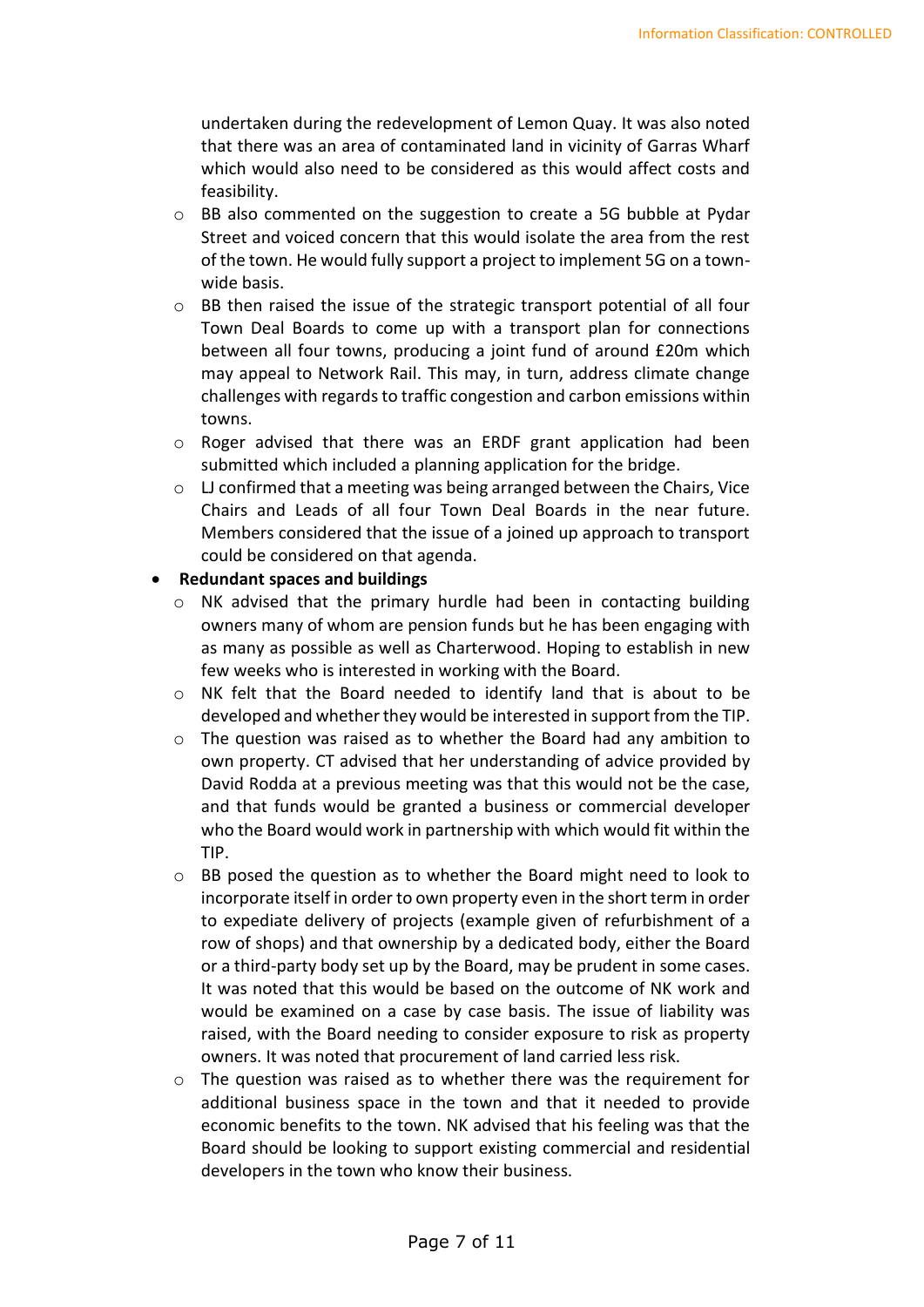- o It was noted that there was an appetite from developers to convert vacant commercial space into residential property, particularly on the waterfront, due to the fact it is more lucrative.
- o NK noted that areas to be considered, in terms of falling demand for retail space and the possibility of affordable residential offerings in the Boscawen Street and King Street areas. It was noted that the Board need to consider the economy of the town in reducing the amount of retail space. It was also noted that a reduction of office workers in the centre would decrease spend within the town.
- o BB raised issues such as 5G, accessibility and encouraging entrepreneurship as key issues in driving the town centre as an attractive proposition to businesses.
- **Pydar**
	- o LJ reported that a number of items had been added under Pydar but clarified that they did not necessarily only relate to that area, for example there may be other suitable sites for a community centre, but Pydar had been identified as one possible site.
	- o LJ noted that she and AS had recently had a successful meeting with Rob Orchard and James Windsor regarding the Community centre.
	- o DT has agreed to lead that project area.
	- o AS noted that although the project as a whole was bigger than the Towns Fund, with Treveth Holdings leading on the project with Cornwall Council as the developer but that the Board was in a position to have some input into its development.
	- o AS confirmed the estimated cost of the Community Centre at £3m.
	- o LJ updated that regarding the Hive (Falmouth University building including incubation business centre), she and AS had a further meeting on 29 July to discuss this project further, including consideration of IT and skills development.
- **5G** 
	- o RG updated Members that he has been in talks with BT who had confirmed that 5G was due to be implemented in Cornwall in 2023. He reported that technical surveys have taken place in the city centre and have established feasibility. BT are hopeful that the Government will approve the scheme and that there is a possibility of the scheme being brought forward, or the centre being used as a test bed.
	- $\circ$  RG noted that provision of 5G would improve connectivity as a whole.
	- o RG confirmed that costing isn't known at this stage.
- **River Access** 
	- o LJ to send information out following the meeting.
- **Lemon Quay**
	- o Need to prepare and prioritise a wish list and brief proposal.
	- o Looking for a Member to examine previous information/surveys that have been undertaken and compile a proposal, feeling that HG might be best placed to do so.
	- o A public meeting has taken place and a list has been created of things that would like to be seen on the site.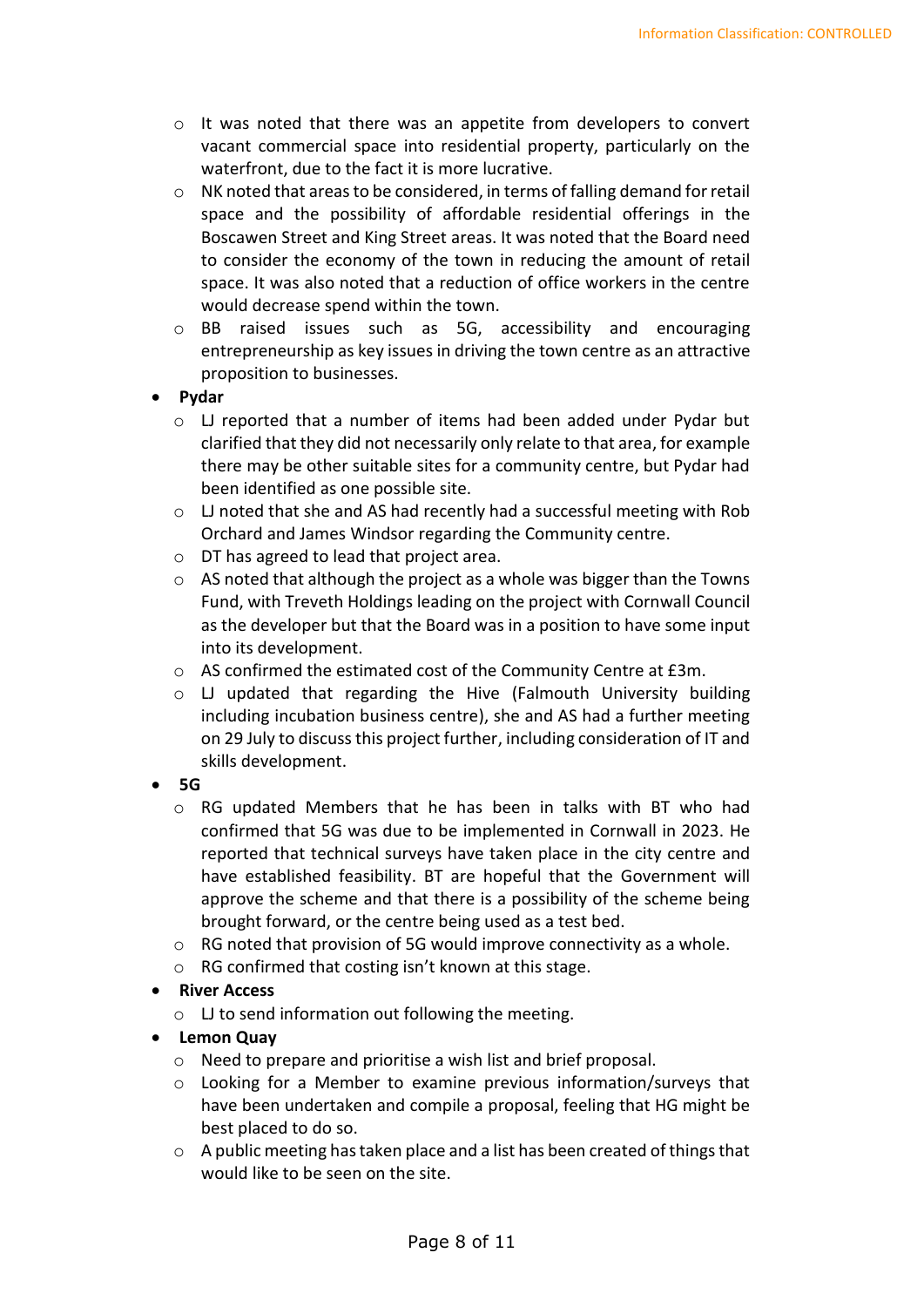#### • **Water**

- o LJ reported that they are examining feasibility and will report back at a later date.
- o LJ noted that she had had useful conversations with the Environment Agency.

#### • **Boscawen**

o RG reported that main item is the Cornwall Nursery site which is to be moved to the Idles site, which is available but there are no fixed plans at the moment and further work is required.

#### 8 **Accelerated Funding Announcement**

- CT advised that £750,000 additional funding had been offered to the Board by the Government. She noted that a letter had been circulated.
- It was noted that the proposal needed to be submitted by the  $14<sup>th</sup>$  of August and therefore a decision was required from the Board in the current meeting due to the requirement to also get Cornwall Council sign off as lead Council prior to the deadline.
- LJ shared a presentation which outlined the suggestions she had received so far, largely from AS and RG from projects on their lists.
- LJ advised that the funding needed to be spent by March 2021.
- LJ reported that initial ideas for projects included:
	- o Repairs, decoration and cleaning of shop fronts and town public spaces.
	- $\circ$  Pop up shops in vacant premises, complementary to existing retail with a focus on supporting local Cornish producers.
	- o Additional seating in the town.
	- o Funding for manning road closures for temporary pedestrianisation, with current funding running out in mid-August 2020.
	- $\circ$  Trading hearts and markets set up of stage and PA system potential for encouraging cultural activities such as outdoor theatre.
	- o Digital infrastructure links into issues such as improvements to CCTV and radio system to deal with issues in prompt manor.
	- o Lemon Quay and Compton Castle site repurposing for TIC/visitor centre, providing a Truro gateway.
	- o People's Palace building at Victoria Gardens lottery project which has been worked up but did not receive funding so could be re-examined
	- o Transport Rebecca Riley had suggested a temporary order for quiet lanes for cycling for an 18 month period before full working up of project.
	- o E-Bikes and e-bike delivery system for local businesses.
- CT considered that there was not time in the current meeting to adequately consider these proposals, and that she felt that some of them did not fit in with the wider remit.
- CT suggested that the Board come together before the next Board meeting to consider a short list of these suggestions and consider how they fit in with the TIP and the guidelines, and where spending by March 2021 could be achieved.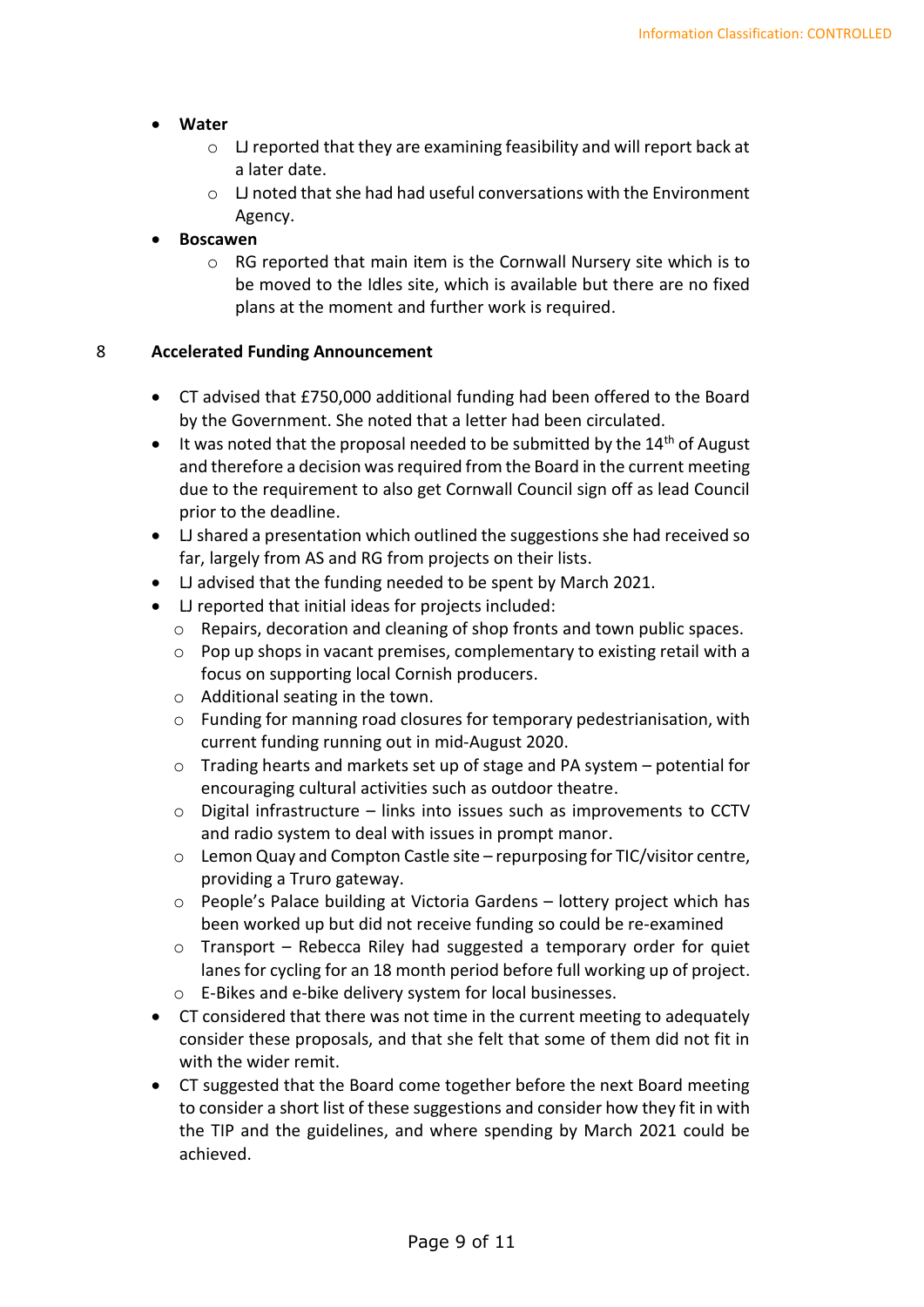- PW advised that the sign off will need to go through a Section 151 Officer to ensure accountability. As soon as a timing has been established, Boards will be informed.
- PW advised that as mush pace as possible be applied in the meantime in order to ensure adherence to deadlines, once established.
- CT hoped that a week would be adequate, and that the intention was to have a worked up project plan by Friday  $7<sup>th</sup>$  August.
- Additional suggestions to be fed into LJ
	- $\circ$  LR additional suggestion to improve accessibility for the less mobile, such a dropping curbs.
	- o Consideration of projects in Threemilestone that would benefit from this funding.
	- $\circ$  Promotion of path walks using new signage etc.
	- o Suggestion of testing the assessment criteria to be used for the wider TIP.

#### 9 **Timeline and Submission Date**

- CT and LJ to talk about timelines
- Next meeting will be  $7<sup>th</sup>$  of August at 1.30pm
- Cabinet dates to be considered in terms of future meetings.

#### 10 **Written Procedures**

- The procedures are now being put together and followed.
- This item will be on the next agenda for the next Board meeting. **LJ**

#### 11 **Briefing Session for Board Members**

- A meeting has taken place involving Nathan Cudmore but it was felt that this session had not achieved its objective in terms of advising the Board on connections between future economic strategy and direction, and what the Towns Fund can do and to give broad linkages between those areas.
- CT asked the Board whether, having recently gained momentum, they still felt these briefing sessions were necessary.
- LJ advised that Cultural Compact would like to talk to the Board or project group and that it might also be prudent to invite Rebecca Riley to discuss transport in more detail as this is an important and complex matter.
- CT requested that these conversations happen outside Board meetings.

#### 12 **Any other Business**

• There were no further items of business to consider.

#### 13 **Date of Next Meeting**